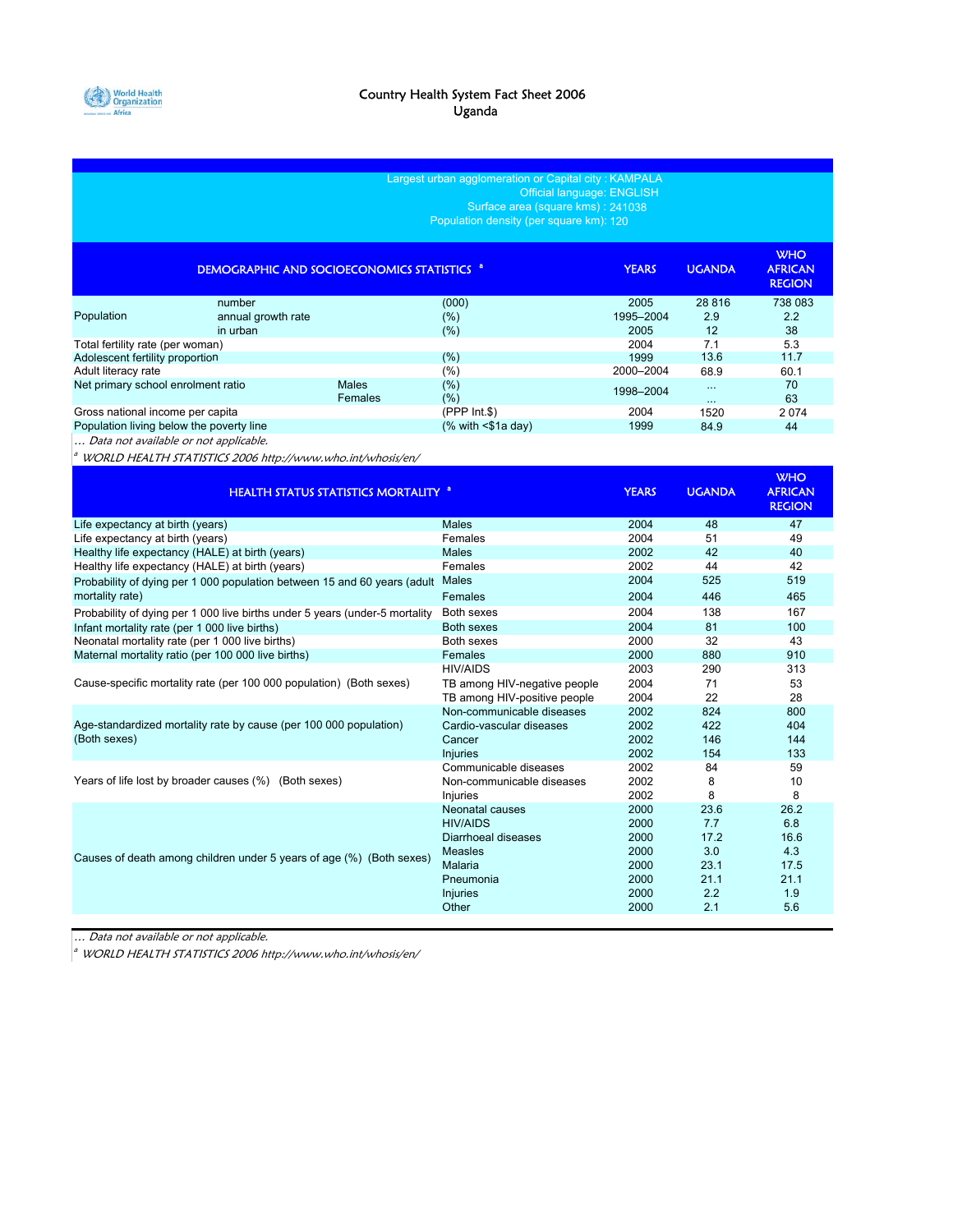

## Mortality Country Fact Sheet 2006



## **Under-5 mortality**



Source: i) WHO mortality database ii) World Health Statistics 2006

**Under-5 mortality: for highest and lowest quintiles Uganda, DHS 2001** Wealth/assets quintiles **Lowest** Highest Ratio 192 106 1.8 Sex **Males** Females Ratio 164 150 1.1 Urban/Rural Rural Rural Rural Urban Ratio 164 101 1.6 Mother's education quintiles None Higher Ratio 187 93 2.0 Note: rate per 1 000 live births for 10-year period preceding the survey Source: DHS 2001

| <b>Summary</b>                                                                       |      |      | Year Males Females | <b>Both</b><br>sexes |
|--------------------------------------------------------------------------------------|------|------|--------------------|----------------------|
| Population (millions)                                                                | 2005 | 14.4 | 14.4               | 28.8                 |
| Life expectancy (years)                                                              | 2004 | 48   | 51                 | 49                   |
| Under-5 mortality (per 1 000 live births)                                            | 2004 | 144  | 132                | 138                  |
| Adult mortality (per 1 000)                                                          | 2004 | 525  | 446                |                      |
| Maternal mortality (per 100 000 live births)<br>Source: World Health Statistics 2006 | 2000 |      | 880                |                      |



Source: World Health Statistics 2006





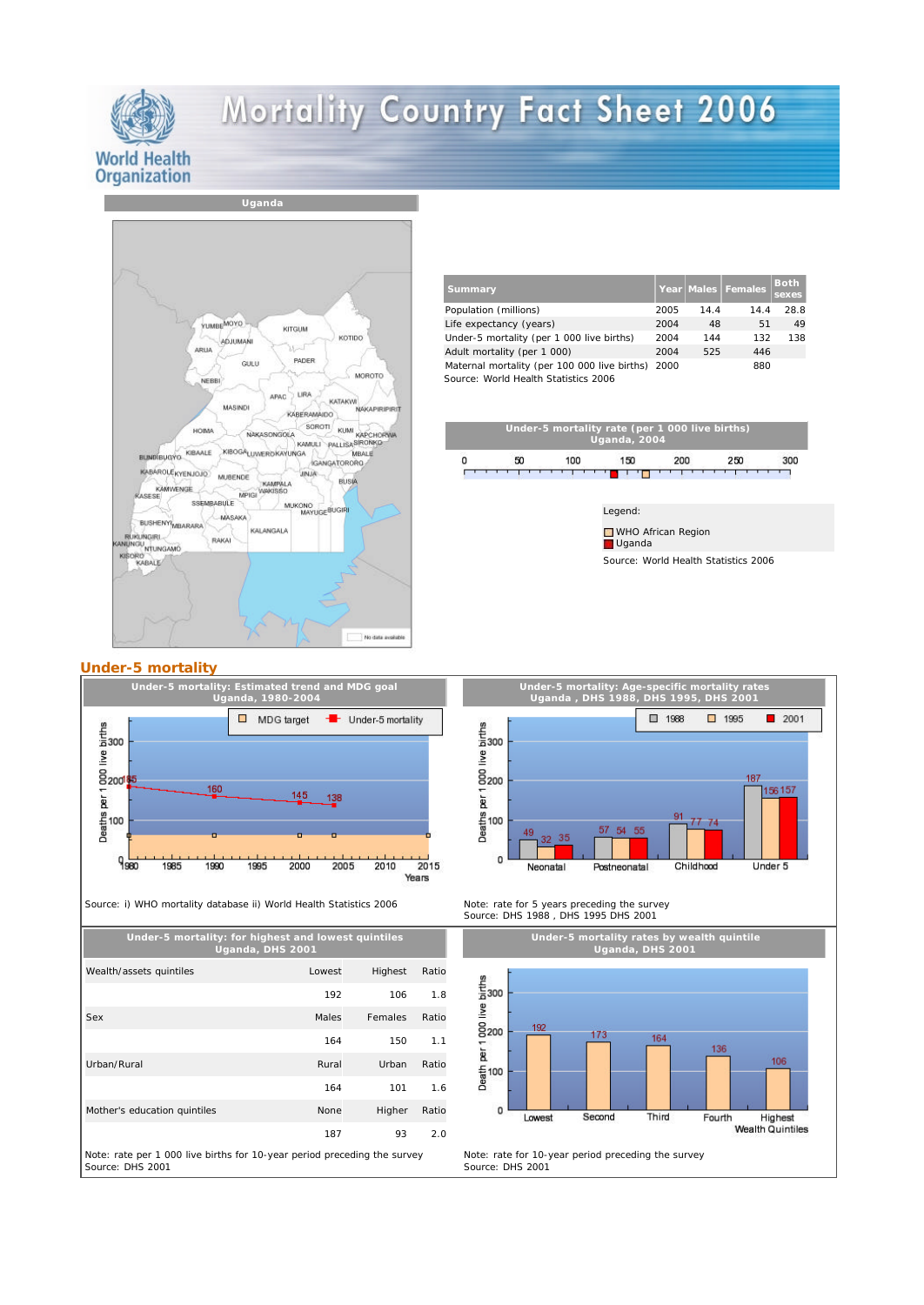

# Mortality Country Fact Sheet 2006

#### **Causes of death in children under-5**

| Distribution of causes of death<br>among children under 5 years of age<br>Uganda, 2000-2003 |                     |                     |  |  |
|---------------------------------------------------------------------------------------------|---------------------|---------------------|--|--|
|                                                                                             | Deaths <sup>b</sup> | Regional<br>average |  |  |
| Causes                                                                                      | (%                  | (%)                 |  |  |
| Total neonatal deaths                                                                       | 100                 | 100                 |  |  |
| Neonatal causes <sup>a</sup>                                                                | 24                  | 26                  |  |  |
| HIV/AIDS                                                                                    | 8                   | $\overline{7}$      |  |  |
| Diarrhoeal diseases                                                                         | 17                  | 17                  |  |  |
| Measles                                                                                     | 3                   | $\overline{4}$      |  |  |
| Malaria                                                                                     | 23                  | 17                  |  |  |
| Pneumonia                                                                                   | 21                  | 21                  |  |  |
| Injuries                                                                                    | $\mathcal{P}$       | $\mathcal{P}$       |  |  |
| Others                                                                                      | $\mathcal{P}$       | 6                   |  |  |

a. Includes diarrhoea during neonatal period

b. Sum of individual proportions may not add up to 100% due to rounding.

|                                                                      | Annual estimated proportions of death<br>by cause for neonates<br><b>Uganda, 2000</b> |                     |
|----------------------------------------------------------------------|---------------------------------------------------------------------------------------|---------------------|
|                                                                      | Deaths <sup>c</sup>                                                                   | Regional<br>average |
| Causes                                                               | $(\%)$                                                                                | $(\% )$             |
| Total neonatal deaths                                                | 100                                                                                   | 100                 |
| Neonatal tetanus                                                     | 5                                                                                     | 9                   |
| Severe infection <sup>a</sup>                                        | 26                                                                                    | 27                  |
| Birth asphyxia                                                       | 27                                                                                    | 24                  |
| Diarrhoeal diseases                                                  | $\mathfrak{D}$                                                                        | 3                   |
| Congenital anomalies                                                 | $\overline{7}$                                                                        | 6                   |
| Preterm birth <sup>b</sup>                                           | 25                                                                                    | 23                  |
| Others                                                               | 8                                                                                     | 7                   |
| Includes deaths from pneumonia, meningitis, sepsis/septicaemia<br>a. |                                                                                       |                     |

a. Includes deaths from pneumonia, meningitis, sepsis/septicaemia<br>and other infections during the neonatal period. b. Includes only deaths directly attributed to prematurity and to specific

complications of preterm birth such as surfactant deficiency, but not all deaths in preterm infants.

#### **Causes of Death**

| Top ten causes of death, all ages<br><b>Uganda, 2002</b>                                                                        |                |                |                          | Life expectancy at birth among males (years)<br><b>Uganda, 2004</b> |    |         |                                                    |                     |                                      |    |      |
|---------------------------------------------------------------------------------------------------------------------------------|----------------|----------------|--------------------------|---------------------------------------------------------------------|----|---------|----------------------------------------------------|---------------------|--------------------------------------|----|------|
|                                                                                                                                 | <b>Deaths</b>  |                | Years<br>of Life<br>Lost | 30                                                                  | 40 | 50<br>п | 60                                                 | 70                  | 80                                   | 90 | 100  |
| <b>Causes</b>                                                                                                                   | (000)          | $(\%)$         | $(\%)$                   |                                                                     |    |         |                                                    |                     |                                      |    |      |
| All causes                                                                                                                      | 380            | 100            | 100                      |                                                                     |    |         | Life expectancy at birth among females (years)     | <b>Uganda, 2004</b> |                                      |    |      |
| <b>HIV/AIDS</b>                                                                                                                 | 94             | 25             | 24                       |                                                                     |    |         |                                                    |                     |                                      |    |      |
| Malaria                                                                                                                         | 41             | 11             | 13                       | 30                                                                  | 40 | 50      | 60                                                 | 70                  | 80                                   | 90 | 100  |
| Lower respiratory infections                                                                                                    | 39             | 11             | 13                       |                                                                     |    | п       |                                                    |                     |                                      |    |      |
| Diarrhoeal diseases                                                                                                             | 30             | 8              | 9                        |                                                                     |    |         |                                                    |                     |                                      |    |      |
| Perinatal conditions                                                                                                            | 16             | $\overline{4}$ | 5                        |                                                                     |    |         | Maternal mortality ratio (per 100 000 live births) |                     |                                      |    |      |
| <b>Tuberculosis</b>                                                                                                             | 15             | $\overline{4}$ | 3                        |                                                                     |    |         |                                                    | <b>Uganda, 2000</b> |                                      |    |      |
| Cerebrovascular disease                                                                                                         | 11             | 3              |                          |                                                                     |    | 500     |                                                    | 1000                | 1500                                 |    | 2000 |
| Ischaemic heart disease                                                                                                         | 10             | 3              |                          |                                                                     |    |         |                                                    |                     |                                      |    |      |
| Measles                                                                                                                         | $\overline{7}$ | $\overline{2}$ | 3                        |                                                                     |    |         |                                                    |                     |                                      |    |      |
| Tetanus                                                                                                                         | $\overline{7}$ | $\overline{2}$ | 3                        |                                                                     |    |         | Legend:                                            |                     |                                      |    |      |
| Source: Death and DALY estimates by cause, 2002<br>http://www.who.int/entity/healthinfo/statistics/bodgbddeathdalyestimates.xls |                |                |                          |                                                                     |    |         | Uganda                                             | WHO African Region  |                                      |    |      |
|                                                                                                                                 |                |                |                          |                                                                     |    |         |                                                    |                     | Source: World Health Statistics 2006 |    |      |

c. Sum of individual proportions may not equal 100% due to rounding.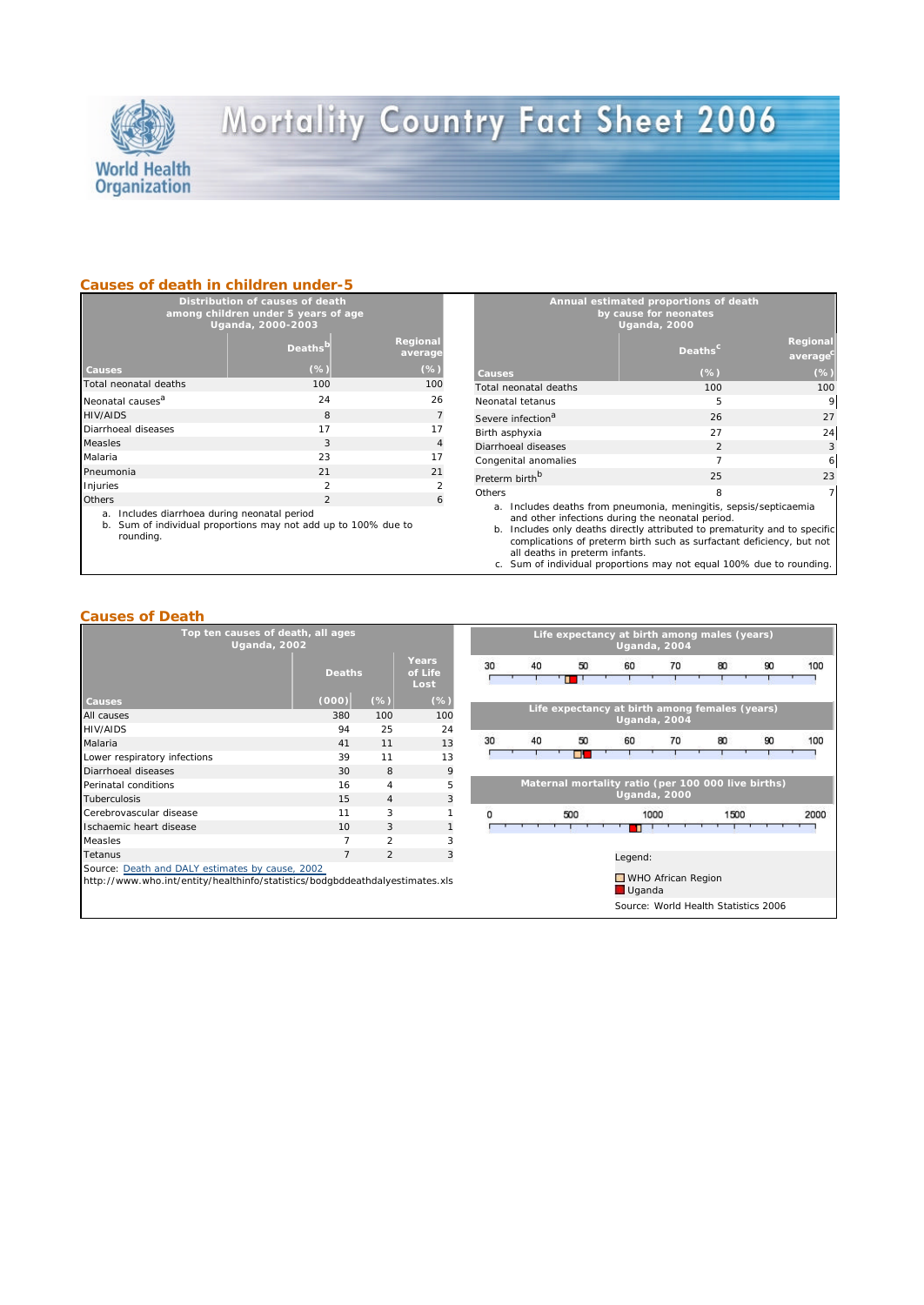

#### Country Health System Fact Sheet 2006 Uganda

| <b>HEALTH STATUS STATISTICS MORBIDITY <sup>a</sup></b>                   |                   | <b>YEARS</b> | <b>UGANDA</b> | <b>WHO</b><br><b>AFRICAN</b><br><b>REGION</b> |
|--------------------------------------------------------------------------|-------------------|--------------|---------------|-----------------------------------------------|
| HIV prevalence amond adults (15 - 49) (%)                                | <b>Both sexes</b> | 2003         | 4.1           | 7.1                                           |
| TB prevalence (per 100 000 population)                                   | Both sexes        | 2004         | 646           | 518                                           |
| TB incidence (per 100 000 population)                                    | Both sexes        | 2004         | 402           | 356                                           |
| Number of comfirmed polio cases<br>Data not available or not applicable. | Both sexes        | 2005         | 0             | 854                                           |

 $a$  WORLD HEALTH STATISTICS 2006 http://www.who.int/whosis/en/

| BEHAVIOUR AND ENVIRONMENTAL RISK FACTORS <sup>a</sup>         |                                                          | <b>YEARS</b> | <b>UGANDA</b> | <b>WHO</b><br><b>AFRICAN</b><br><b>REGION</b> |
|---------------------------------------------------------------|----------------------------------------------------------|--------------|---------------|-----------------------------------------------|
| Non-communicable diseases - Infobase for the count            | See ---> http://www.afro.who.int/dnc/infobase/Uganda.pdf |              |               |                                               |
| Chilfren under-5 stunted for age (Both sexes) (%)             |                                                          | 2000-01      | 39.1          | $\cdots$                                      |
| Children under-5 underweight for age (Both sexes) (%)         |                                                          | 2000-01      | 22.9          | $\cdots$                                      |
| Children under-5 overweight for age (Both sexes) (%)          |                                                          | 2000-01      | 2.6           | $\cdots$                                      |
| Newborns with low birth weight (Both sexes) (%)               |                                                          | 2000-2002    | 12            | 14                                            |
| Adults $(≥15)$ who are obese $(%$                             | Males                                                    | $\cdots$     | $\cdots$      | $\cdots$                                      |
|                                                               | Females                                                  | $\cdots$     | $\cdots$      | $\cdots$                                      |
|                                                               | Urban                                                    | 2002         | 87            | 84                                            |
| Access to improved water sources (%)                          | Rural                                                    | 2002         | 52            | 45                                            |
|                                                               | Urban                                                    | 2002         | 53            | 58                                            |
| Access to improved sanitation (%)                             | Rural                                                    | 2002         | 39            | 28                                            |
|                                                               | Urban                                                    | 2003         | 85            | $\cdots$                                      |
| Population using solid fuels (%)                              | Rural                                                    | 2003         | 99            |                                               |
|                                                               |                                                          |              |               |                                               |
| Prevalence of current tobacco use (%) Adolescents (13 - 15)   | <b>Both sexes</b>                                        | $\cdots$     | $\cdots$      | $\cdots$                                      |
|                                                               | Males                                                    | 2001         | 25.2          | $\cdots$                                      |
| Prevalence of current tobacco use $(\%)$ Adults ( $\geq 15$ ) | Females                                                  | 2001         | 3.3           |                                               |
|                                                               | Males                                                    | 2004         | 55            | $\cdots$                                      |
| Condom use by young people (15 - 24) at higher risk sex (%)   | Females                                                  | 2004         | 53            | $\cdots$                                      |
|                                                               |                                                          |              |               |                                               |

... Data not available or not applicable.

 $\frac{a}{b}$  WORLD HEALTH STATISTICS 2006 http://www.who.int/whosis/en/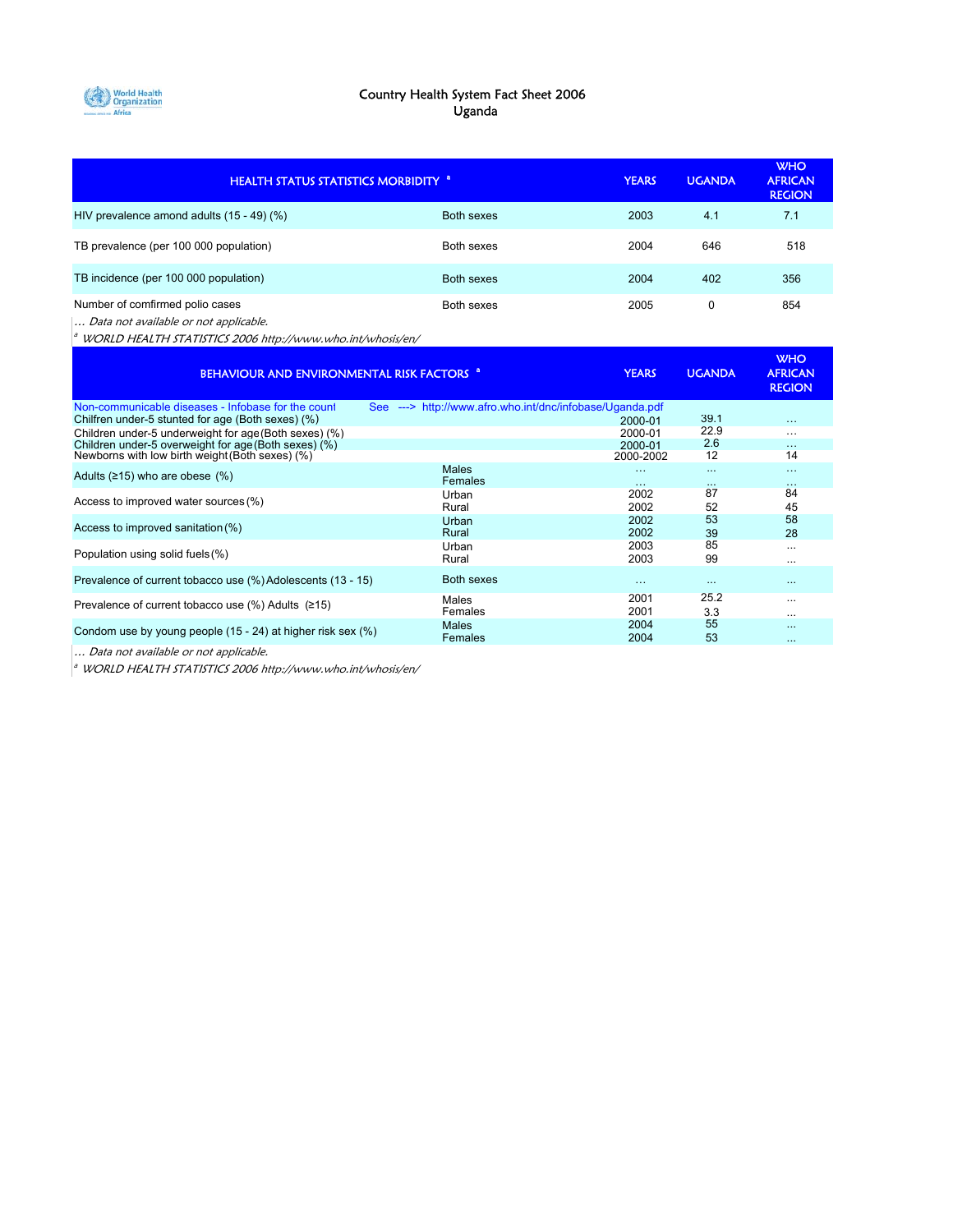

#### Country Health System Fact Sheet 2006 Uganda

|                                                                          | <b>HEALTH SERVICES COVERAGE STATISTICS "</b> |         | <b>YEARS</b> | <b>UGANDA</b> | <b>WHO</b><br><b>AFRICAN</b><br><b>REGION</b> |
|--------------------------------------------------------------------------|----------------------------------------------|---------|--------------|---------------|-----------------------------------------------|
| Immunization coverage among 1-year-olds                                  | <b>Measles</b>                               | (% )    | 2004         | 91            | 66                                            |
|                                                                          | DTP <sub>3</sub>                             | (%)     | 2004         | 87            | 66                                            |
|                                                                          | HepB3                                        | (%)     | 2004         | 87            | 35                                            |
| Antenatal care coverage                                                  | At least 1 visit                             | (%)     | 2000-01      | 92            | $\cdots$                                      |
|                                                                          | At least 4 visits                            | (%)     | 2000-01      | 40            | $\cdots$                                      |
| Births attended by skilled health personnel                              |                                              | (%)     | 2000         | 39            | $\cdots$                                      |
| Contraceptive prevalence rate                                            |                                              | (%)     | 2000-01      | 22.8          | $\cdots$                                      |
| Children under-5 sleeping under insecticide-treated nets                 |                                              | $(\% )$ | 2000-01      | 0.2           | $\cdots$                                      |
| Antiretroviral therapy coverage                                          |                                              | (%)     | Dec 2005     | 51            | 17                                            |
| TB detection rate under DOTS                                             |                                              | (%)     | 2004         | 43            | 48                                            |
| TB detection treatment success DOTS                                      |                                              | (%)     | 2003 cohort  | 68            | 72                                            |
| Children under-5 with ARI symptoms taken to facility                     |                                              | (%)     | 2000-01      | 66.5          | $\cdots$                                      |
| Children under-5 with diarrhoea receiving ORT                            |                                              | (%)     | 2000-01      | 27.7          | $\cdots$                                      |
| Children under-5 with fever who received treatment with any antimalarial |                                              | (%)     | $\cdots$     | $\ddotsc$     | $\cdots$                                      |
| Children 6-59 months who received vitamin A supplementation              |                                              | (%)     | 2002         | 46.0          | .                                             |
| Births by Caesarean section                                              |                                              | (% )    | 2000-01      | 3             | $\cdots$                                      |

… Data not available or not applicable.

 $^{\circ}$  WORLD HEALTH STATISTICS 2006 http://www.who.int/whosis/en/

| <b>HEALTH SYSTEMS STATISTICS <sup>a</sup></b>                                          |                  | <b>YEARS</b> | <b>UGANDA</b> |  |
|----------------------------------------------------------------------------------------|------------------|--------------|---------------|--|
| Physicians                                                                             | Number           | 2004         | 2 2 0 9       |  |
|                                                                                        | Density          | 2004         | 0.08          |  |
| <b>Nurses</b>                                                                          | Number           | 2004         | 16 221        |  |
|                                                                                        | Density per 1000 | 2004         | 0.61          |  |
| <b>Midwives</b>                                                                        | Number           | 2004         | 3 104         |  |
|                                                                                        | Density per 1000 | 2004         | 0.116         |  |
| Dentists                                                                               | Number           | 2004         | 363           |  |
|                                                                                        | Density per 1000 | 2004         | 0.01          |  |
| Pharmacists                                                                            | Number           | 2004         | 688           |  |
|                                                                                        | Density per 1000 | 2004         | 0.03          |  |
| Public and environmental health workers                                                | Number           | 2004         | 1 0 4 2       |  |
|                                                                                        | Density per 1000 | 2004         | 0.04          |  |
| <b>Community Health workers</b>                                                        | Number           | $\cdots$     | $\ldots$      |  |
|                                                                                        | Density per 1000 | $\cdots$     | $\ddotsc$     |  |
| Lab technicians                                                                        | Number           | 2004         | 1702          |  |
|                                                                                        | Density per 1000 | 2004         | 0.06          |  |
| Other health workers                                                                   | Number           | 2004         | 3617          |  |
|                                                                                        | Density per 1000 | 2004         | 0.14          |  |
| Health management and support workers                                                  | Number           | 2004         | 6499          |  |
|                                                                                        | Density per 1000 | 2004         | 0.24          |  |
| Total expenditure on health as % of gross domestic product                             |                  | 2003         | 7.3           |  |
| General government expenditure on health as % of total expenditure on health           |                  | 2003         | 30.4          |  |
| Private expenditure on health as % of total expenditure on health                      |                  | 2003         | 69.6          |  |
| General government expenditure on health as % of total government expenditure          |                  | 2003         | 10.7          |  |
| External ressources for health as % of total expenditure on health                     |                  | 2003         | 28.5          |  |
| Social security expenditure on health as % of general government expenditure on health |                  | 2003         | 0.0           |  |
| Out-of-pocket expenditure as % of private expenditure on health                        |                  | 2003         | 52.8          |  |
| Private prepaid plans as % of private expenditure on health                            |                  | 2003         | 0.2           |  |
| Per capita total expenditure on health at average exchange rate (US\$)                 |                  | 2003         | 18            |  |
| Per capita total expenditure on health at international dollar rate                    |                  | 2003         | 75            |  |
| Per capita government expenditure on health at average exchange rate (US\$)            |                  | 2003         | 5             |  |
| Per capita government expenditure on health at international dollar rate               |                  | 2003         | 23            |  |
| Coverage of vital registration of deaths (%)                                           |                  | 2002         | $25$          |  |
| Hospital beds (per 10 000)                                                             |                  |              | $\cdots$      |  |

… Data not available or not applicable. <sup>a</sup>WORLD HEALTH STATISTICS 2006 http://www.who.int/whosis/en/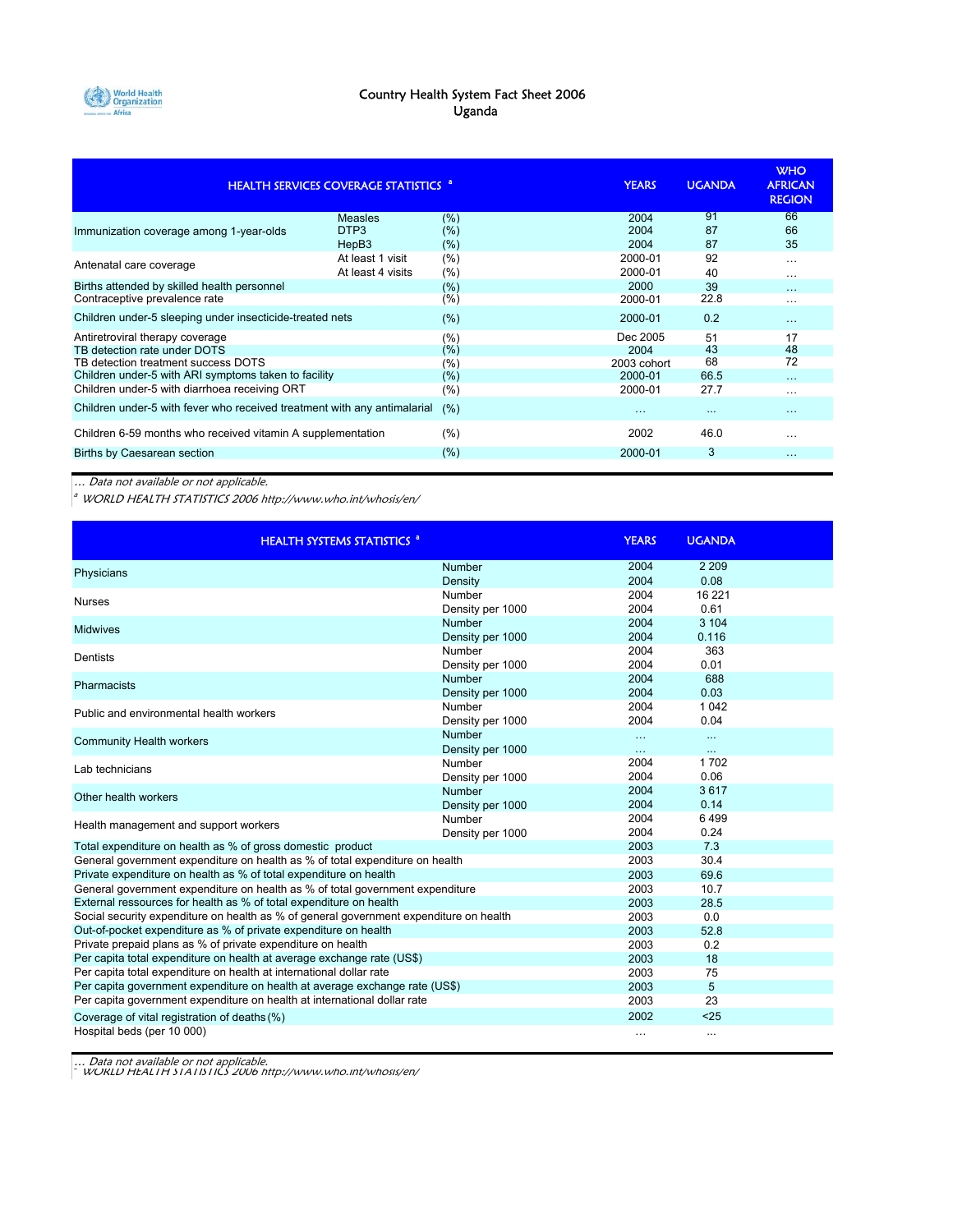

### HUMAN RESOURCES FOR HEALTH Country Fact Sheet Uganda

#### Total numbers and densities of the health workforce in UGANDA (2002)

|                                         |                     | Density per   |                  |
|-----------------------------------------|---------------------|---------------|------------------|
|                                         |                     | 1000          | Density per      |
|                                         | Total number UGANDA | <b>UGANDA</b> | <b>1000 AFRO</b> |
| Physicians                              | 2209                | 0.083         | 0.217            |
| Nurses and midwives                     | 19325               | 0.724         | 1.172            |
| Dentists and technicians                | 363                 | 0.014         | 0.035            |
| Pharmacists and technicians             | 688                 | 0.026         | 0.063            |
| Environmental and public health workers | 1042                | 0.039         | 0.049            |
| Laboratory technicians                  | 1702                | 0.064         | 0.057            |
| Other health workers                    | 3617                | 0.135         | 0.173            |
| Community health workers                | n.a                 | n.a.          | 0.449            |
| Health management and support           | 6499                | 0.243         | 0.411            |
| Sum total                               | 35445               | 1.328         | 2.626            |

#### Densities of health workers in UGANDA and in the African Region per 1000 population



#### Distribution of health workforce by cadre

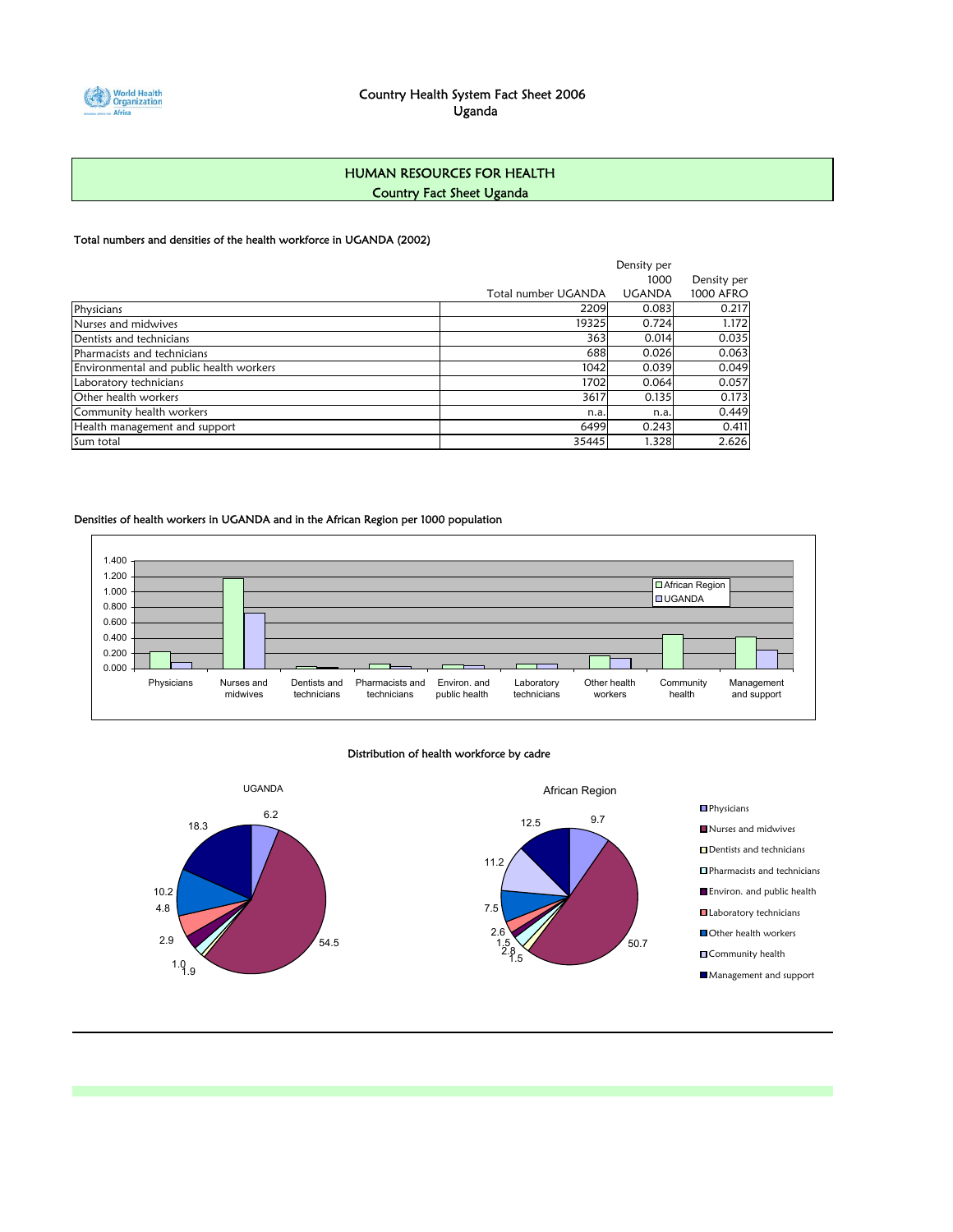

#### Country Health System Fact Sheet 2006 Uganda

| <b>MILLENIUM DEVELOPMENT GOALS<sup>a</sup></b>                                                                         | <b>YEARS</b> | <b>UGANDA</b> | <b>WHO</b><br><b>AFRICAN</b><br><b>REGION</b> |
|------------------------------------------------------------------------------------------------------------------------|--------------|---------------|-----------------------------------------------|
| <b>GOAL 1: ERADICATE EXTREME POVERTY AND HUNGER</b>                                                                    |              |               |                                               |
| 4. Prevalence of underweight children under five years of age                                                          | 2000         | 22.8          | 26                                            |
| 5. Proportion of population below minimum level of dietary energy consumption<br><b>GOAL 4: REDUCE CHILD MORTALITY</b> |              | $\ddotsc$     | $\ddotsc$                                     |
| 13. Under-five mortality rate (per 1000 live births, %)                                                                | 1990         | 165           | $\ddotsc$                                     |
|                                                                                                                        | 2003         | 140           | 171                                           |
| 14. Infant mortality rate (per 1000 live births, %)                                                                    | 2004         | 138           | 167                                           |
|                                                                                                                        | 1990         | 104           | $\ddotsc$                                     |
|                                                                                                                        | 2003         | 81            | $\ddotsc$                                     |
| 15. Proportion of one-year-old children immunized against measles, %                                                   | 2004         | 81            | 100                                           |
|                                                                                                                        | 2003         | 82            | 63                                            |
|                                                                                                                        | 2004         | 91            | 66                                            |
| <b>GOAL 5: IMPROVE MATERNAL HEALTH</b>                                                                                 |              |               |                                               |
| 16. Maternal mortality ratio (per 100 000 live births)                                                                 | 1990         | 1200          | $\cdots$                                      |
|                                                                                                                        | 1995         | 1100          | $\cdots$                                      |
|                                                                                                                        | 2000         | 880           | 990                                           |
|                                                                                                                        | 2003         | $\cdots$      | $\ldots$                                      |
|                                                                                                                        | 2004         | $\ddotsc$     |                                               |
| 17. Proportion of births attended by skilled health personnel<br>GOAL 6: COMBAT HIV/AIDS, MALARIA AND OTHER DISEASES   | 2000         | 39            | 43                                            |
| 18. HIV prevalence among pregnant women aged 15-24                                                                     | $\cdots$     | $\cdots$      | $\cdots$                                      |
| - HIV prevalence among adults (15-49) %, both sexes                                                                    | 2003         | 4.1           | 7.1                                           |
| 19. Condom use rate of the contraceptive prevalence rate                                                               | $\ddotsc$    | $\ddotsc$     | $\ddotsc$                                     |
| - Contraceptive prevalence rate                                                                                        | 2000         | 22.8          | $\cdots$                                      |
| 20. Number of children orphaned by HIV/AIDS                                                                            | $\cdots$     | $\ddotsc$     | $\ddotsc$                                     |
| 21. Prevalence rate associated with malaria                                                                            | $\dots$      | $\ldots$      | $\ldots$                                      |
| - Death rates associated with malaria (per 100 000)                                                                    | 2000         | 151           | $\cdots$                                      |
| 22. Proportion of population in malaria-risk areas using effective malaria prevention and trreatment<br>measures       | $\ldots$     | $\ldots$      | $\ldots$                                      |
| 23. Prevalence rate associated with tuberculosis (per 100 000)                                                         | 1990         | 284           | 317                                           |
|                                                                                                                        | 2000         | 544           | $\ldots$                                      |
|                                                                                                                        | 2004         | 646           | 518                                           |
| - Death rates associated with tuberculosis                                                                             | 1990         | 57            | 41                                            |
|                                                                                                                        | 2000         | 61            | $\ddotsc$                                     |
|                                                                                                                        | 2004         | 92            | 81                                            |
| 24. Proportion of tuberculosis cases detected under DOTS                                                               | 2003         | 44            | 50                                            |
|                                                                                                                        | 2004         | 43            | 48                                            |
| - Proportion of tuberculosis cases cured under DOTS                                                                    | 2002         | 60            | 73                                            |
|                                                                                                                        | 2003         | 68            | 72                                            |
| <b>GOAL 7: ENSURE ENVIRONMENTAL SUSTAINABILITY</b>                                                                     |              |               |                                               |
| 29. Proportion of population using solid fuels                                                                         | 2002         | >95           | 76                                            |
| 30. Proportion of population with sustainable access to improved water source, urban                                   | 2002         | 87            | 84                                            |
| - Proportion of population with sustainable access to improved water source, rural                                     | 2002         | 52            | 45                                            |
| 31. Proportion of urban population with access to improved sanitation                                                  | 2002         | 53            | 58                                            |
| - Proportion of rural population with access to improved sanitation                                                    | 2002         | 39            | 28                                            |
| GOAL 8: DEVELOP A GLOBAL PARTNERSHIP FOR DEVELOPMENT                                                                   |              |               |                                               |
| 46. Proportion of population with access to affordable essential drugs on a sustainable basis                          | .            | $\ddotsc$     | $\ddotsc$                                     |

… Data not available or not applicable.

 $\frac{a}{a}$  THE WORLD HEALTH REPORT 2004 UPDATED WITH THE WORLD HEALTH STATISTICS 2006 http://www.who.int/whosis/en/